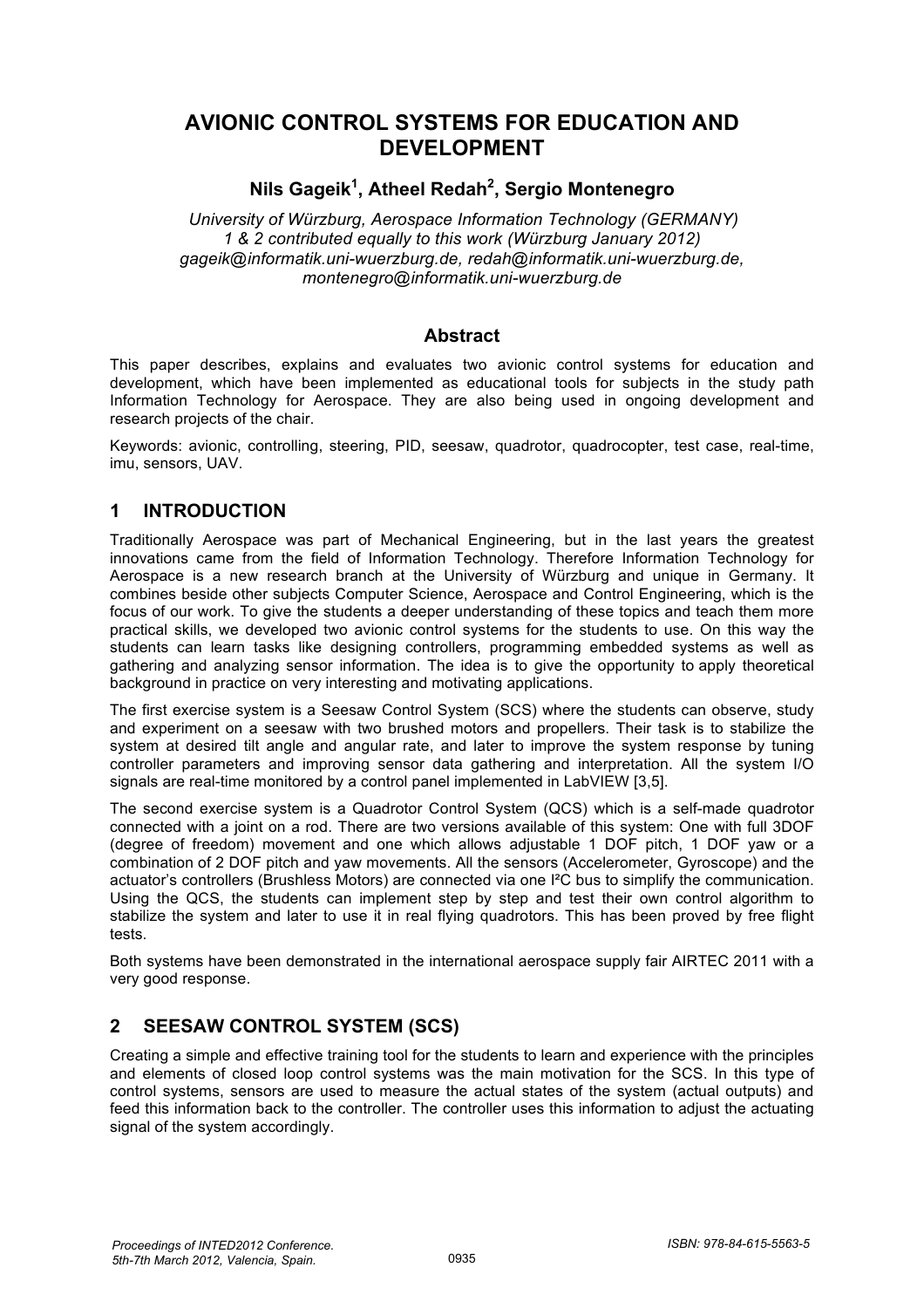## **2.1 Hardware Components of the SCS**

The system mainly consists of two brushed motors with propellers mounted on a seesaw construction and a 3-Axis accelerometer sensor (MMA7361L) used to measure the tilt angle of the system. A driver IC for dual DC motors (TB6612FNG H-Bridge) is used to drive the motors in both directions. In order to obtain sensor information and generate required Pulse Width Modulation (PWM) signals to drive the motors and stabilize the system, the actuators and the sensor are interfaced with the computer using the NI USB-6008 data acquisition unit, as shown in Figure 1 [4].



Figure 1: The Seesaw Control System (SCS)

## **2.2 Software Components of the SCS**

The control panel of the system is completely implemented using LabVIEW, so the students can easily observe the transient response and all other parameters in the system in real-time. The seesaw system can be used in two main controlling tasks.

#### *2.2.1 One Motor Control*

In order to steer and stabilize the system around a desired tilt angle, a Proportional-Integral-Derivative (PID) Controller is used to control the rotation speed of a single motor. The students can experiment with the PID controller parameters (P, I, D) in order to stabilize the system and then improve the system response by tuning these parameters for a desired transient response. Thus, they understand the effects of each parameter on the response and the behavior of the controller. Furthermore, parameters which can affect the robustness of the controller like sampling time, PWM frequency and filtering sensor information can also be studied and analyzed, as shown in Figure 2.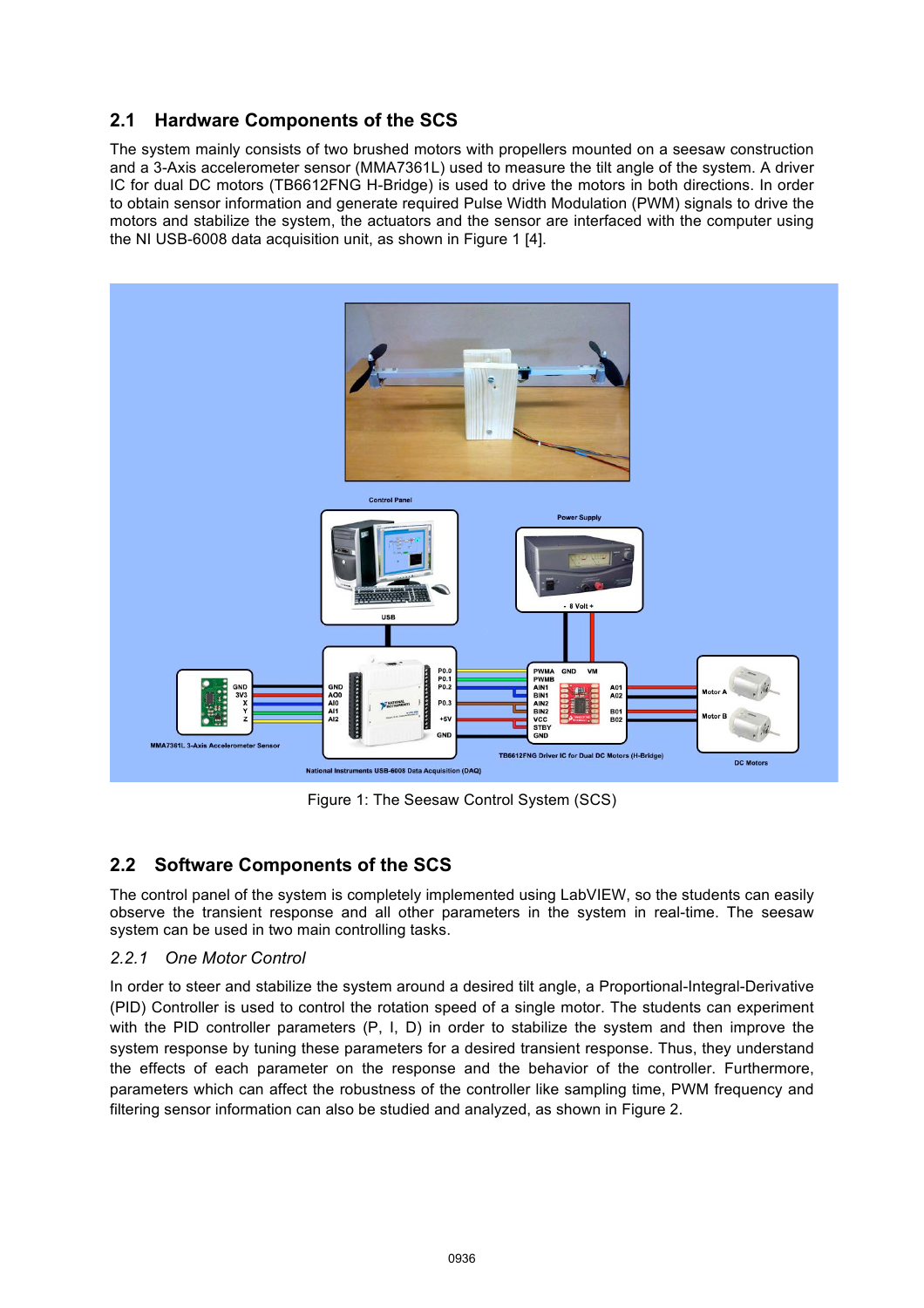

Figure 2. One Motor Control Panel of the SCS

### *2.2.2 Two Motor Control*

In this task, the PID controller will calculate the required ratio needs to be increased and decreased in the two motors respectively for stabilizing the system around a desired tilt angle and also at desired system speed using voltage ratio algorithms. The applied voltages needs to be governed by a set of equations which ensure the sum of the voltages at a desired tilt angle is maintained while varying the input voltage to each motor, as shown in Figure 3.



Figure 3. Two Motor Control Panel of the SCS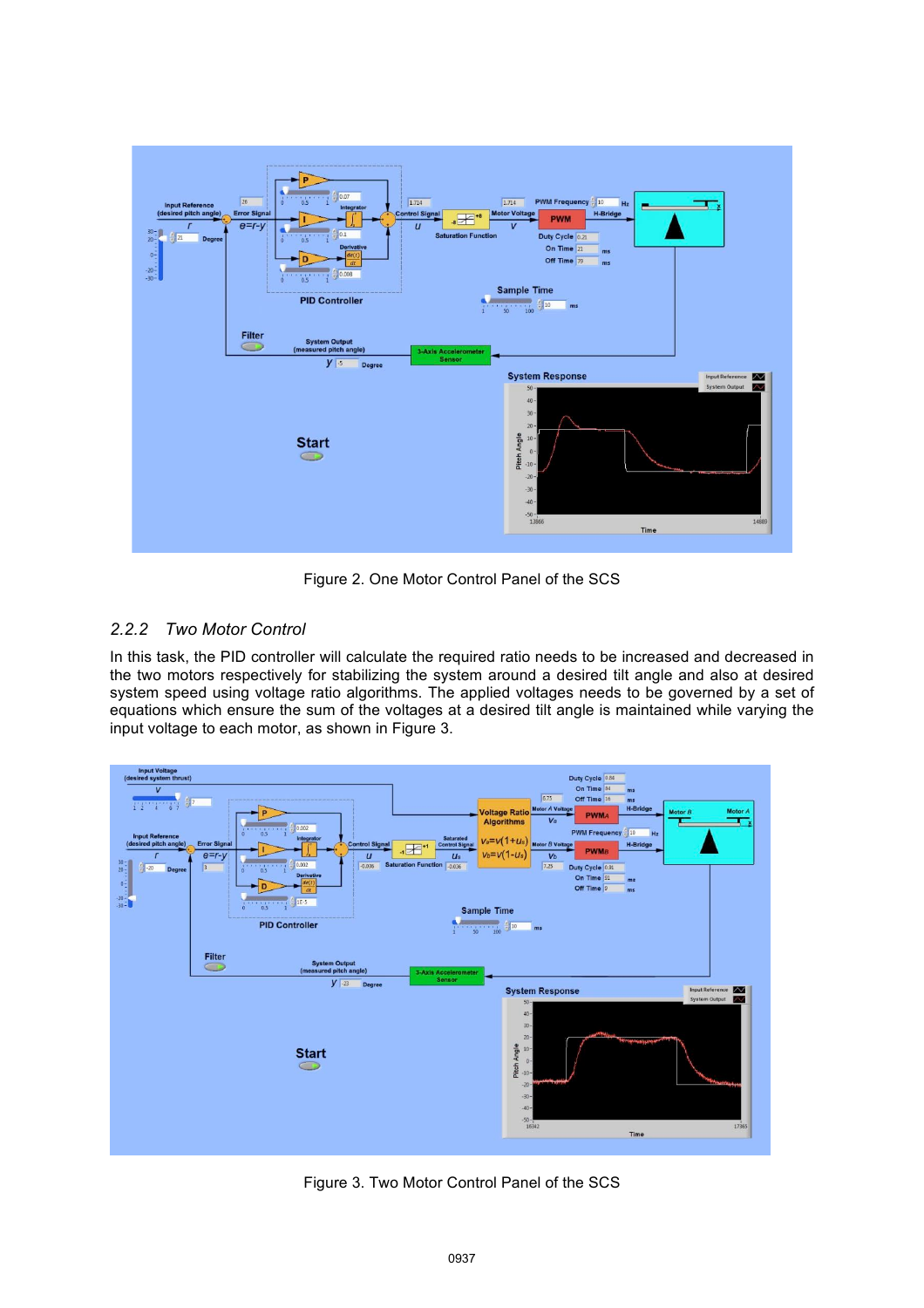#### *2.2.3 Calibration*

Before the students can continue with the controlling tasks, they need to be familiar with the accelerometer sensor and how it can be used to measure the tilt angles and also try to improve the quality of its data by calibrating the sensor at various different positions, as shown in Figure 4.



Figure 4. The Sensor Calibration Panel of the SCS

### **2.3 Conclusions for the SCS**

Working with this type of simple and open system teaches the students the basic knowledge and experience they need to handle the design of more complex control systems. The main criteria in which the students benefit of using this system can be summarized in the following points:

- **a.** Closed loop control system principle (feedback control).
- **b.** PID controller principles and the effect of each controller parameter (P, I, and D) on the system response (experimentation).
- **c.** Understanding how the output of the PID controller adjusts itself to the required input for stabilizing the system around a desired point.
- **d.** Understanding the PWM signal and how it can be used to control an analog system by adjusting its duty cycle in real-time, and also the effect of the signal's frequency on the applied average value.
- **e.** Calibrating 3-Axis accelerometer sensor and retrieving tilts angles information using readings from the 3-Axis.
- **f.** Understanding the sampling time effect (the timing of the control loop) on the control system behavior (discrete control).
- **g.** Understating the effects of filtering sensor information on the gathered data.

## **3 QUADROTOR CONTROL SYSTEM (QCS)**

The main idea of the QCS was to design a simple tool which supports students to learn embedded programming in a real time environment using an application from Aerospace. But the QCS provides much more. It is also a very good example to make practical experiences for a very fascinating and motivating application and that way it can be used as a tool to learn in practical the interdisciplinary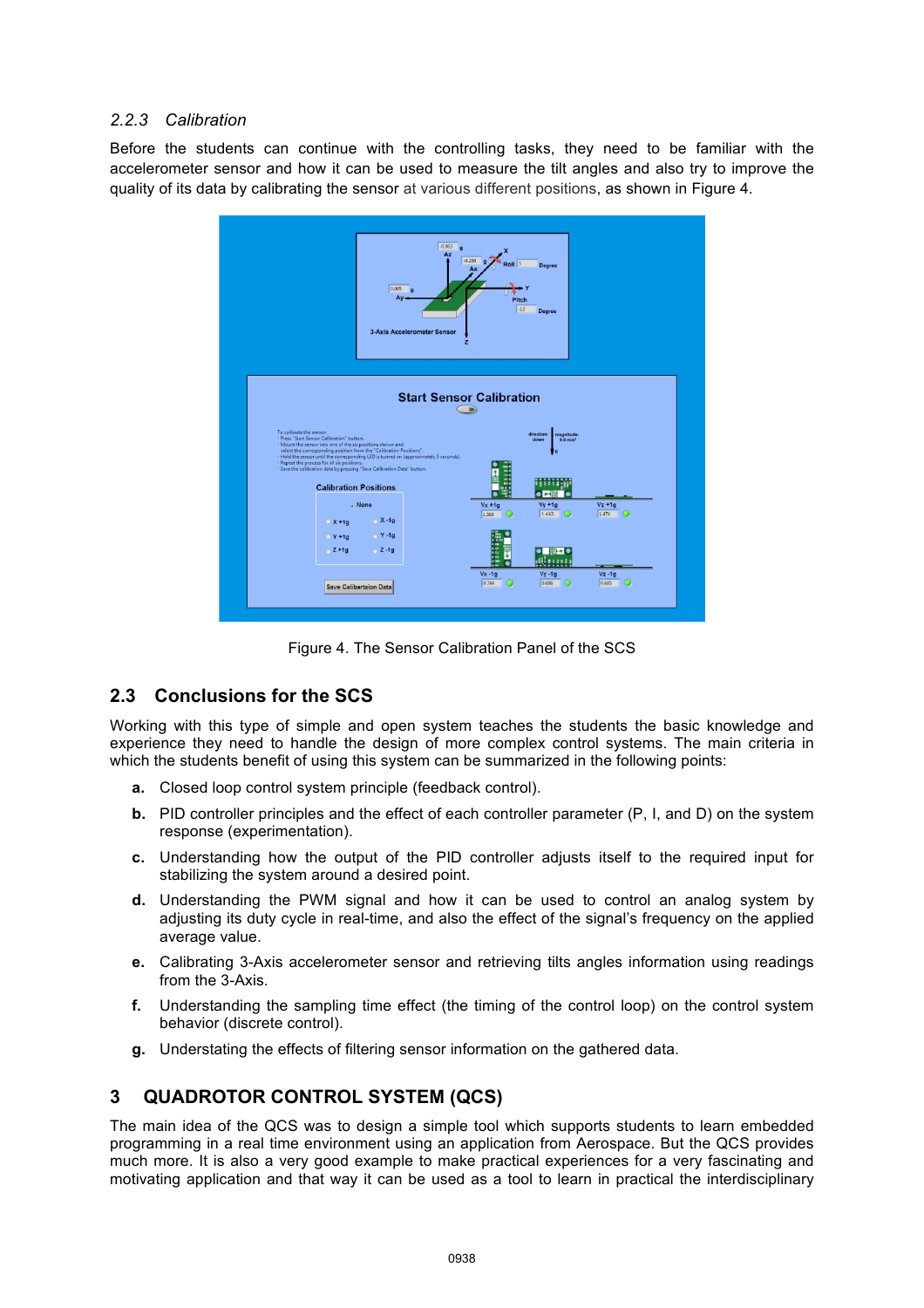meaning of math and physics, computer science and embedded programming, measurement and controlling as well as mechanical and electrical engineering.

Beside the functionality for education the QCS can be used as a test case to develop a quadrotor. Here it already paid out as a first step to create our own quadrotor from scratch helping in debugging, testing and parameterizing.

### **3.1 Hardware Components of the QCS**

The approach of the hardware design follows the idea to use a powerful (32bit) and easy to use microprocessor and a simple communication system with few wires. Therefore the decision came to use the UC3A from Atmel [6] because of the good software availability (see next chapter) as well as the provided microcontrollers. We use the EVK1100 development board because of the wide spectrum of useful debugging peripherals like two RS232 interfaces, a display, several push buttons and dedicated I²C and SPI connectors.

The communication of the system uses I<sup>2</sup>C (Inter-Integrated Circuit), because with I<sup>2</sup>C it is possible to connect all peripherals (sensors and actuators) on one bus. This means a minimum number of wires and drivers are needed to run the system.



Figure 5. The Hardware Components of the QCS

The hardware components of the system (Figure 5) are the microcontroller UC3A, the IMU (Inertial Measurement Unit) consisting of the ITG3200 gyroscope and the ADXL345 accelerometer and the four brushless controllers, which drive the brushless motors. All devices are connected via I²C. Though using one sensor would be enough to implement a control system, both sensors provide us with the possibility to implement more advanced control routines like data fusion with Kalman filter or further approaches. Using at least two MEMS sensors is state of the art in a UAV (unmanned aerial vehicle) control systems [1, 2] and useful for the final system, when real flights are performed. Further components like magnetic compass, infrared, ultrasonic and pressure sensors can be added without effort using the I<sup>2</sup>C bus. Still the microcontroller provides enough I/O lines (USART, SPI, GPIO) to connect all other kind of peripheries like Bluetooth, Wifi, Camera, GPS and so on.

### **3.2 Software Components of the QCS**

The Software of the system is designed using the Atmel Framework (Technical Library) within AVR32 Studio. The advantage of this approach is that examples (drivers) for nearly all interfaces (I²C, ADC, USART, SPI) and functionalities (TC, GPIO, DIP, IRQ) are given, so results can be achieved very fast. This allows the students first to learn the usage of all drivers in the first semester of our lecture and later use this knowledge to develop a complete embedded control system.

The final software version of the system merges basic drivers like timer counters (TC), I<sup>2</sup>C, GPIO (optional for buttons as user interface), SPI (optional for display of user interface) and USART (optional to send commands and debug information) with the application software containing of PID Controller, quaternions and filters. The control loop operates on a sample time (in the area) of 10ms, which is fast enough for a very stable control behavior in this application. The microcontroller could even handle a faster sample time, but using a higher sample time provides enough scope for sending a lot of debugging information, generating quaternions and filter calculations (Kalman), so the controller does not lacks of an unstable sample time.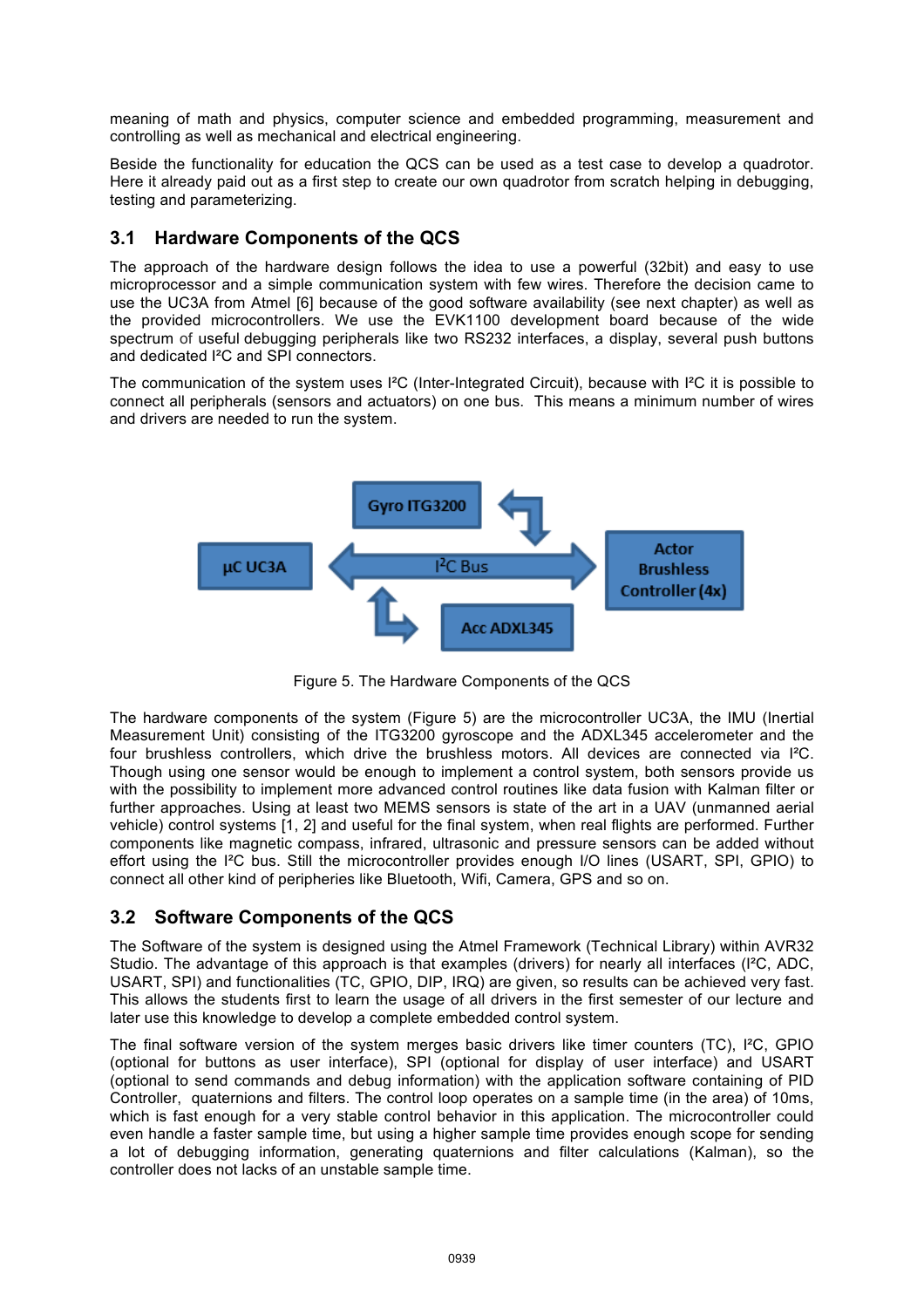Though finding the right sample time can of course be part of the exercise, this is not trivial to be figured out by inexperienced students beside many other parameters and then could be given as well as a template of the whole software system, filled out depending on the skill level of the students. Using the QCS students can learn to implement all level of software from low level drivers to create I²C, USART etc., over communication protocols and settings for peripherals (sensors and actuators) to the application software like algorithm for controlling and steering. A diagram of the final software version which is capable to fly is shown in Figure 6.

The system can be controlled using a PD (Proportional-Differential) Controller only, which is the first approach the students use. That way the students learn in practical the meaning of every control parameter and how to set them up with an empiric approach. The next step is then to add an I-Part to remove the stationary control deviation.



\*optional

Figure 6. The Software Components of the QCS

## **3.3 Mechanical Design of the QCS**

There are two different versions, which allow the development, implementation and parameterizing of each controller for all axes separately. Later these controllers can be merged using superposition to create the final triaxial controller.

The first version (2 DOF) uses a seesaw on a rode which can yaw (Figure 8). The seesaw as well as the rode can be fixed or set rotatable meaning the first version may perform a 1 DOF pitch or yaw movement or both at the same time. Using this device all parts of the triaxial controller including its parameters and the fusion algorithm can be tested separately and altogether. Furthermore it is possible to make the system lift until to a certain level, whereby it has up to 3 DOF and can be used to test a height controller.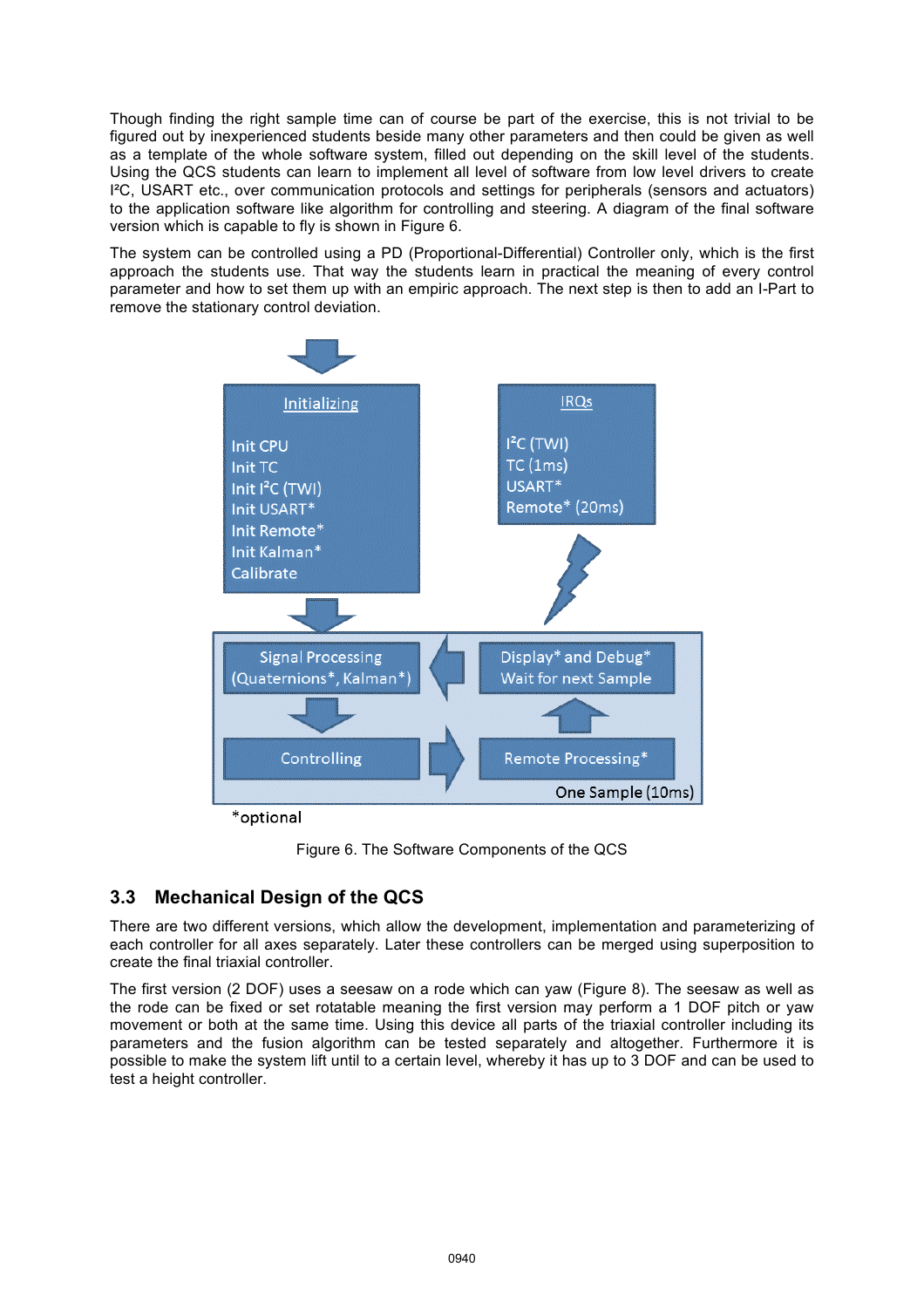

Figure 8: The Mechanical Design of the QCS (Version 1)

The second version (3 DOF) is an axial joint from IGUS (AGRM-08, [7]) on a fixed rode. Using the axial joint the quadrotor can manipulate its orientation in all 3 rotation axes without changing the position meaning the 3 translational axes. This allows safe tests on the ground. Because the rode is inside a shaft the system even would be able to take off, if the motors are provided with enough power, enabling a flight test (4 DOF). In a carrying on step with this setup a height control could be implemented using infrared or ultrasonic sensors.



Figure 9: The Mechanical Design of the QCS (Version 2)

### **3.4 Conclusions for the QCS**

The QCS proved to be a successful learning tool, because it motivated students to improve their skills and knowledge in interdisciplinary subjects (see above) and teaches them practical skills beyond theoretical knowledge. Many students became interested to continue working with this fascinating topic in ongoing tasks doing a student, bachelor or master thesis with quadrotors.

Beside the usage for education, the QCS could also be used to completely test the software for a quadrotor. A on the QCS optimized software and control system was able to control and fly the quadrotor with exactly the same PID parameters. Nevertheless for an optimized flight the PID parameters had to be adapted, because the fixed system has a different transfer function then the quadrotor does when flying.

One big issue of this approach was the use of I²C for mainly all kind of input/output. Though I²C simplifies the communication structure, the system reacts very sensitive on errors on the I²C bus. For the QCS this is of little interest, as failure are not critical, but for real flights this was a big problem and could only be overcome by changing the I²C framework drivers adding check, timeout and reset functions.

#### **REFERENCES**

- [1] Autonomous Flying Robots, Spring 2010, Kenzo Nonami
- [2] I4Copter: An Adaptable and Modular Quadrotor Platform, SAC 2011, Peter Ulbrich
- [3] Introduction to Feedback Control Theory, CRC Press 1999, Hitay Özbay, ISBN: 084931867X.